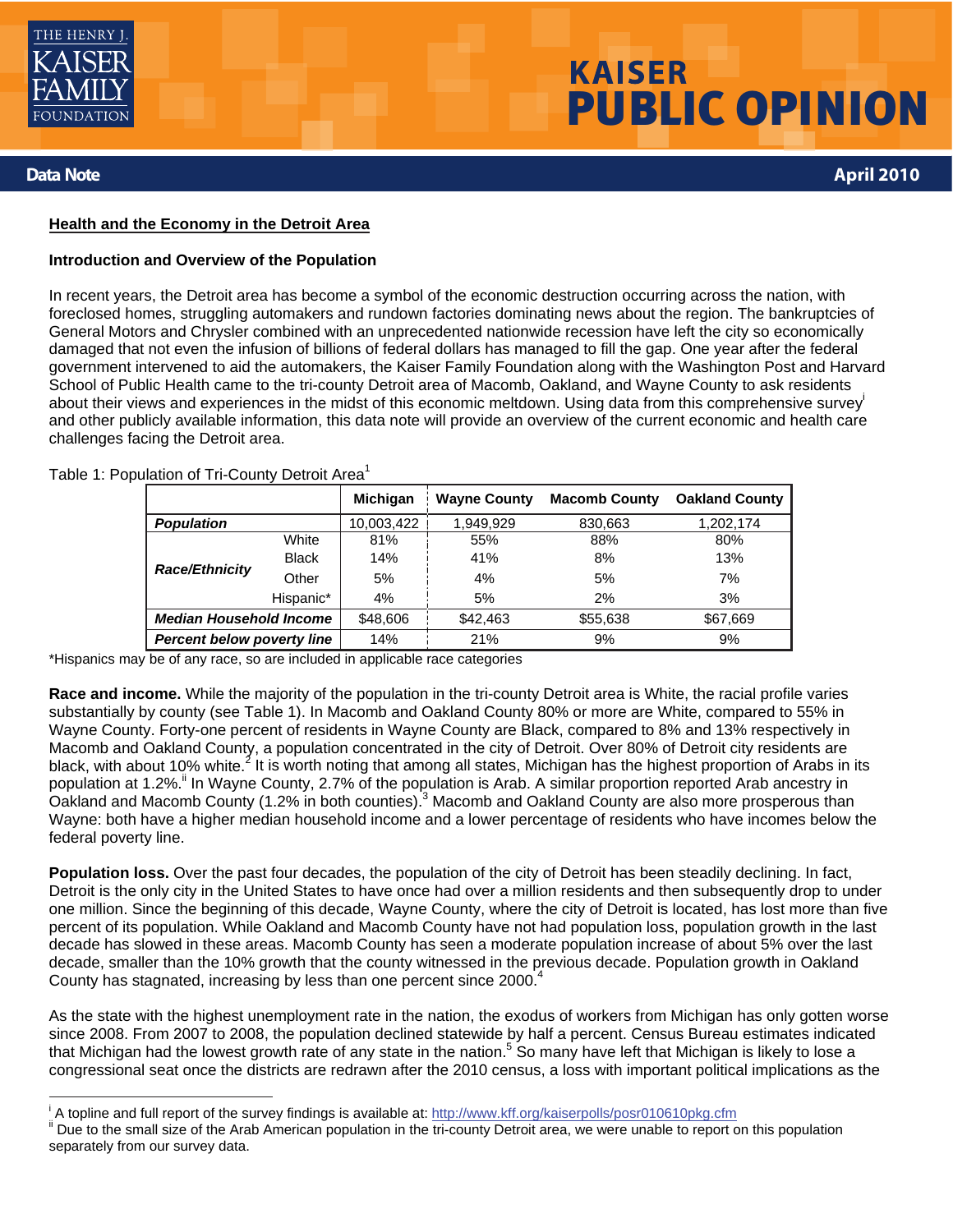Detroit area begins to recover from a series of political scandals.<sup>6</sup> And the area is poised to lose even more constituents. In our survey, a quarter of residents in the Detroit area report that they are seriously considering leaving the area or are already planning to move.



**Historical Population in the Detroit Area**

Sources: Southeastern Michigan Council of Governments. Historical Population and Employment by Minor Civil Division, Southeast Michigan. June 2002.; American Community Survey 2008

#### **Unemployment and the Economy**

**GDP.** Even in a nation struggling with a 10% unemployment rate, Detroit stands out as particularly troubled. Michigan overall has not seen real GDP (gross domestic product) growth since 2005, despite the fact that the nation's GDP increased by 2.8% in 2006 and 0.7% in 2008, both years where the Michigan economy contracted by 1.5%.<sup>7</sup> The prosperity of the Michigan economy has historically been heavily reliant upon the American automotive industry, and so the state economy's decay has largely paralleled that of their main industry. Residents in the Detroit area agree that their economy is tied to the fate of the automotive industry: seven in ten report the auto industry must recover in order for the area economy to improve.

**Unemployment.** The problems in Michigan's economy can also be viewed through the fluctuations in the unemployment rate, which is unavoidably intertwined with its GDP. As was true with GDP, even before the recession unemployment in Michigan was higher than the national rate, and that gap widened with the start of the national downturn. In 2000, the unemployment rate in Michigan was slightly lower than the unemployment rate of the nation (3.4% versus 4%). Halfway through the decade, in December 2004, Michigan's unemployment rate was 7.2%, higher than the rate in U.S (5.4%). By January 2010, Michigan's unemployment rate had risen to 14.3%, while the nation's was almost five percent lower at 9.7%.<sup>8</sup> The employment struggles are even more concentrated in the city of Detroit, where unemployment skyrocketed to 28.9% in July 2009.<sup>9</sup> This is the highest unemployment rate ever recorded for the city since the state of Michigan began documenting labor statistics.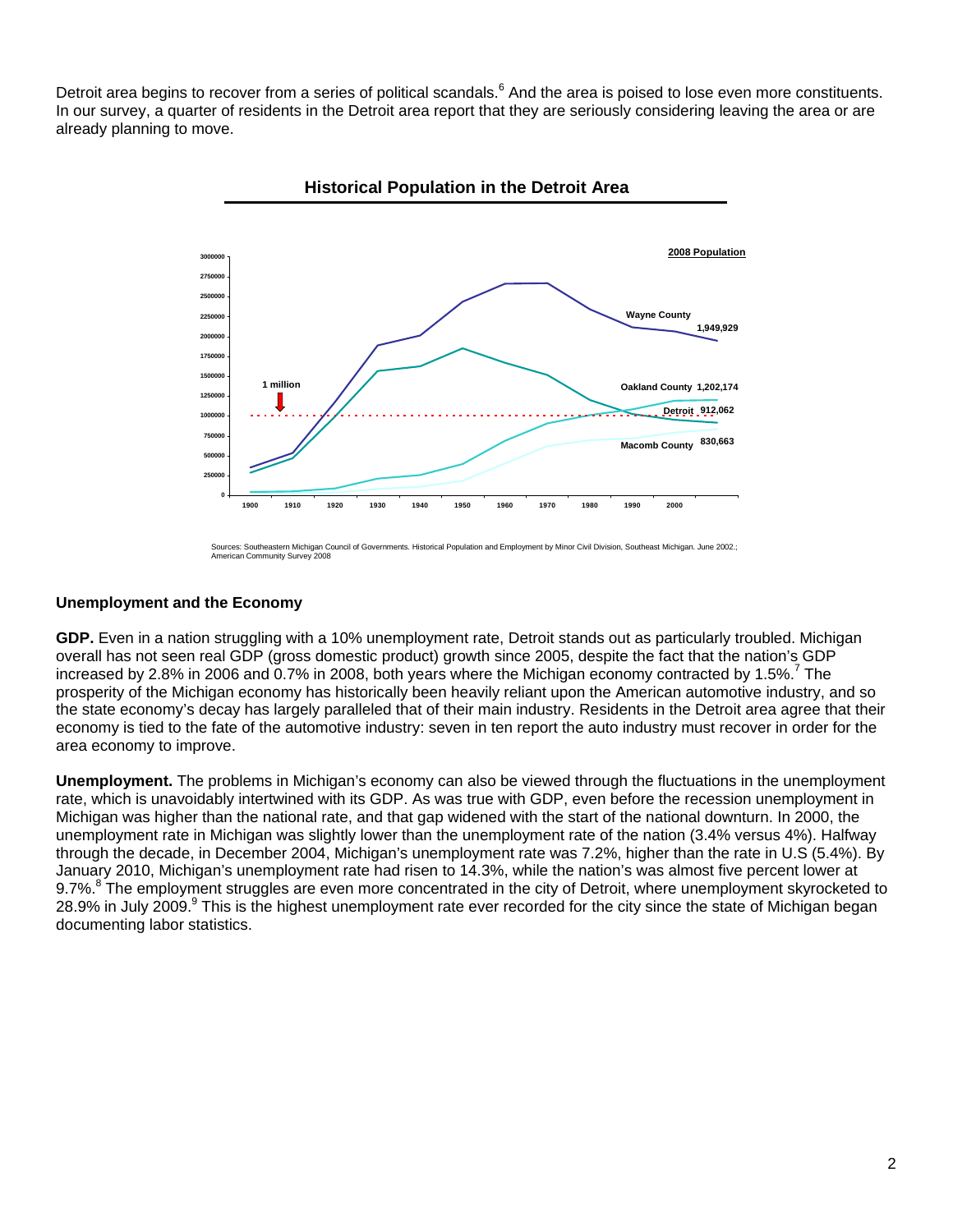#### **Unemployment in Michigan**



Source: Bureau of Labor Statistics. United States Department of Labor.

**Housing prices.** Detroit is also facing a rapid plunge in the value of residential property. In 2009, no city in Wayne, Macomb, or Oakland County had positive growth in home values. The five most populous cities in each county showed double digit reductions in residential property value in 2009 (see Table 2). In the city of Detroit, home values decreased by 14%. The decrease in home prices among these 15 cities ranged from a low of 12% in Clinton Township (Macomb County) to a high of 28% in Southfield City (Oakland County).

|      | <b>Wayne County</b> |             | <b>Macomb County</b> |                         |             | <b>Oakland County</b> |                           |             |            |
|------|---------------------|-------------|----------------------|-------------------------|-------------|-----------------------|---------------------------|-------------|------------|
| Rank | City                | %<br>change | Population           | City                    | %<br>change | Population            | City                      | %<br>change | Population |
|      | Detroit             | $-14%$      | 951.270              | Warren                  | $-17%$      | 138.247               | <b>Farmington Hills</b>   | $-17%$      | 82.111     |
| 2    | Livonia             | $-13%$      | 100.545              | <b>Sterling Heights</b> | $-15%$      | 124.471               | Trov                      | $-15%$      | 80,959     |
| 3    | Dearborn            | $-14%$      | 97.775               | <b>Clinton Township</b> | $-12%$      | 95,648                | Southfield City           | $-28%$      | 78.296     |
| 4    | Westland            | $-16%$      | 86,602               | Shelby Township         | $-14%$      | 65,159                | <b>Waterford Township</b> | $-23%$      | 73,150     |
| 5    | Canton              | $-10%$      | 76,366               | St. Clair Shores        | $-17%$      | 63,096                | <b>Rochester Hills</b>    | $-13%$      | 68,825     |

Table 2: Percent Change in Home Values in 2009<sup>10,11</sup>

The decrease in home values presents a considerable obstacle for local area governments. With declining home prices, tax revenues for these municipalities are also declining. Local governments are struggling to make ends meet. Leaders in these areas are now forced to make difficult decisions to decrease either staff or services, for example reducing expenditures by converting paved roads back to gravel. In 2009 35 miles of road in the state of Michigan were converted back to gravel.<sup>1</sup>

**Residents' experiences and views of the economy.** All these dismal statistics turn into real life problems for the average resident of the Detroit area, beginning but not ending with job trouble. Almost one-third of those in the tri-county area report having someone in their household laid off, and about the same number say they have had their hours cut back at work. Many also expect the instability of the current job market to continue. Among those who are employed, 39% believe it is likely that they will lose their job or have their hours or pay cut in the next year.

These challenges on the employment front often translate into difficulty making ends meet. Four in ten residents in the tricounty area say they had problems paying bills in the last 12 months. More than two in ten report problems with credit card or personal debt and problems paying for medical bills. A somewhat smaller, but sizeable proportion says they fell behind in paying their rent or mortgage payments (17%) or had problems paying for food (14%).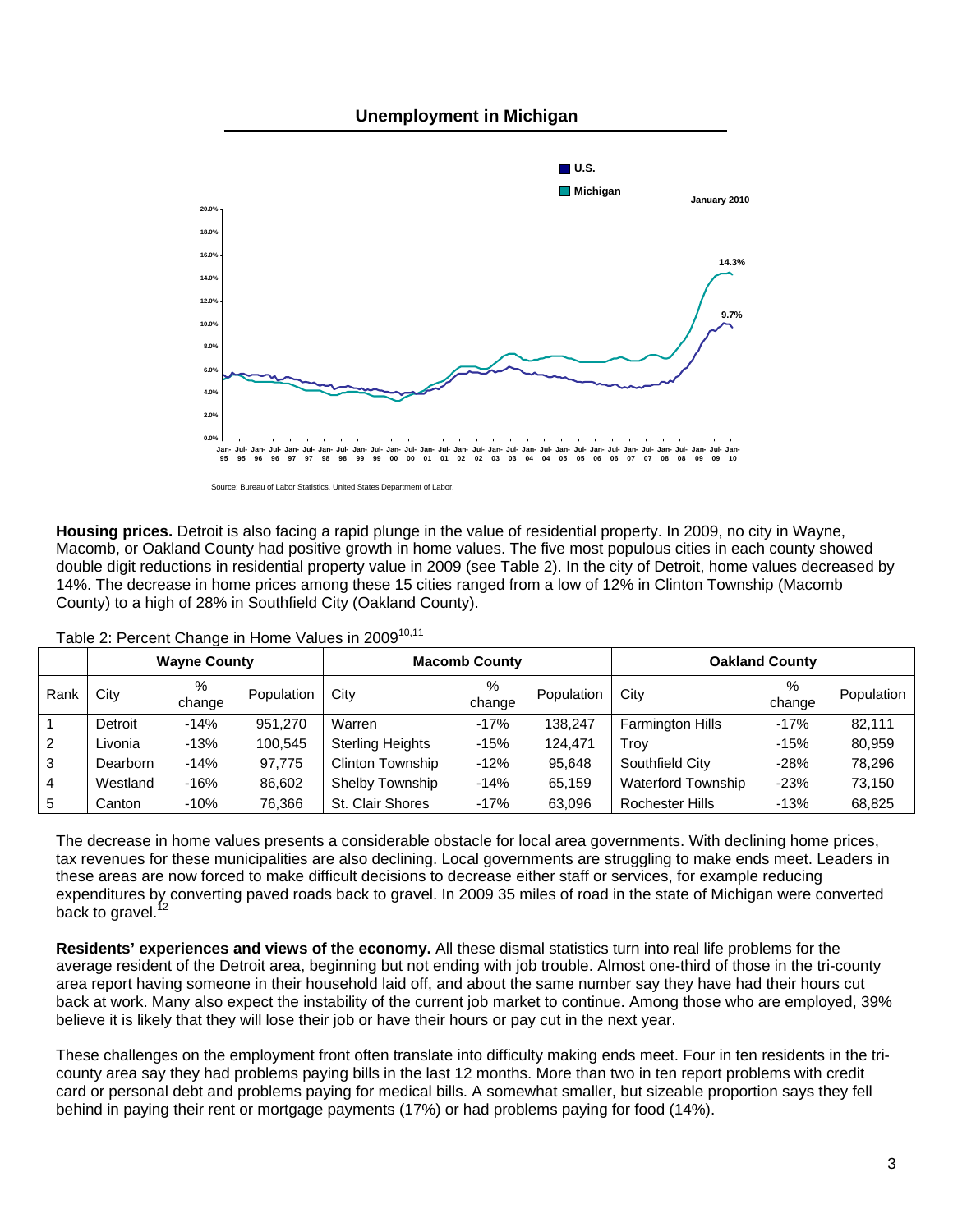Given all these experiences it is no surprise that residents' views of this economy are equally bleak. The majority (57%) of residents report that the economy is the single biggest problem facing the Detroit region and nearly two-thirds describe the state of the Detroit area economy as poor, the lowest rating on a four point scale. When asked about the state of the nation's economy, state residents overall are just as negative. In a recent Gallup poll, 59% of Michigan residents described the nation's economy as poor and 66% say it is getting worse. Only Wyoming residents expressed less economic confidence.

Even with the besieged job market and economy, however, Detroit area residents have not given up hope. About six in ten are optimistic about the future of the area and most (63%) expect their overall standard of living to be higher in ten years. More broadly, Michiganders' views of the national economy are on an upswing: Gallup's economic index score for Michigan improved 25% from 2008 to 2009.14

### **A Portrait of Detroit Area Autoworkers**iii

 $\overline{a}$ 





**Size of autoworker population.** At the beginning of the decade, 1.3 million Americans were employed in motor vehicle and parts manufacturing, many of these in the Detroit area, the unofficial headquarters of the U.S. automotive industry. By the end of 2009, the number of Americans employed by the auto industry was cut in half to about 650,000 workers.<sup>15</sup> In Michigan, where the automotive industry plays a crucial role in the state's economy, the financial problems of the industry have had a particularly devastating impact. In early 2000, about a quarter of the 1.3 million Americans working in motor vehicle manufacturing worked in Michigan. That population decreased by two-thirds, compared to half nationally, across the decade, reduced from 320,000 to 109,000. At the same time, Michigan became a somewhat smaller player in the U.S. automotive industry: 17% of the jobs in the field are now in the state, down from 24% at the beginning of the decade.<sup>16</sup>

**Union membership and the industry business model.** Doubtless the nationwide recession played an important role in this reversal of fortune, but there were also problems endemic to the U.S. auto industry itself. In contrast to foreign automotive companies with factories in the U.S., domestic automakers primarily employ unionized workers who benefit from the more generous salaries, health benefits, and pensions negotiated by their powerful leadership. Though these benefits helped generations of workers get ahead, by the time General Motors traveled to Washington to ask Congress for a loan in November 2008, there were nearly ten health care beneficiaries (including retirees and family members of current employees) for each currently working employee.<sup>17</sup> The majority of Detroit area residents also agree with those

This Washington Post, Kaiser Family Foundation, and Harvard University survey was conducted prior to the recall of several Toyota models in 2010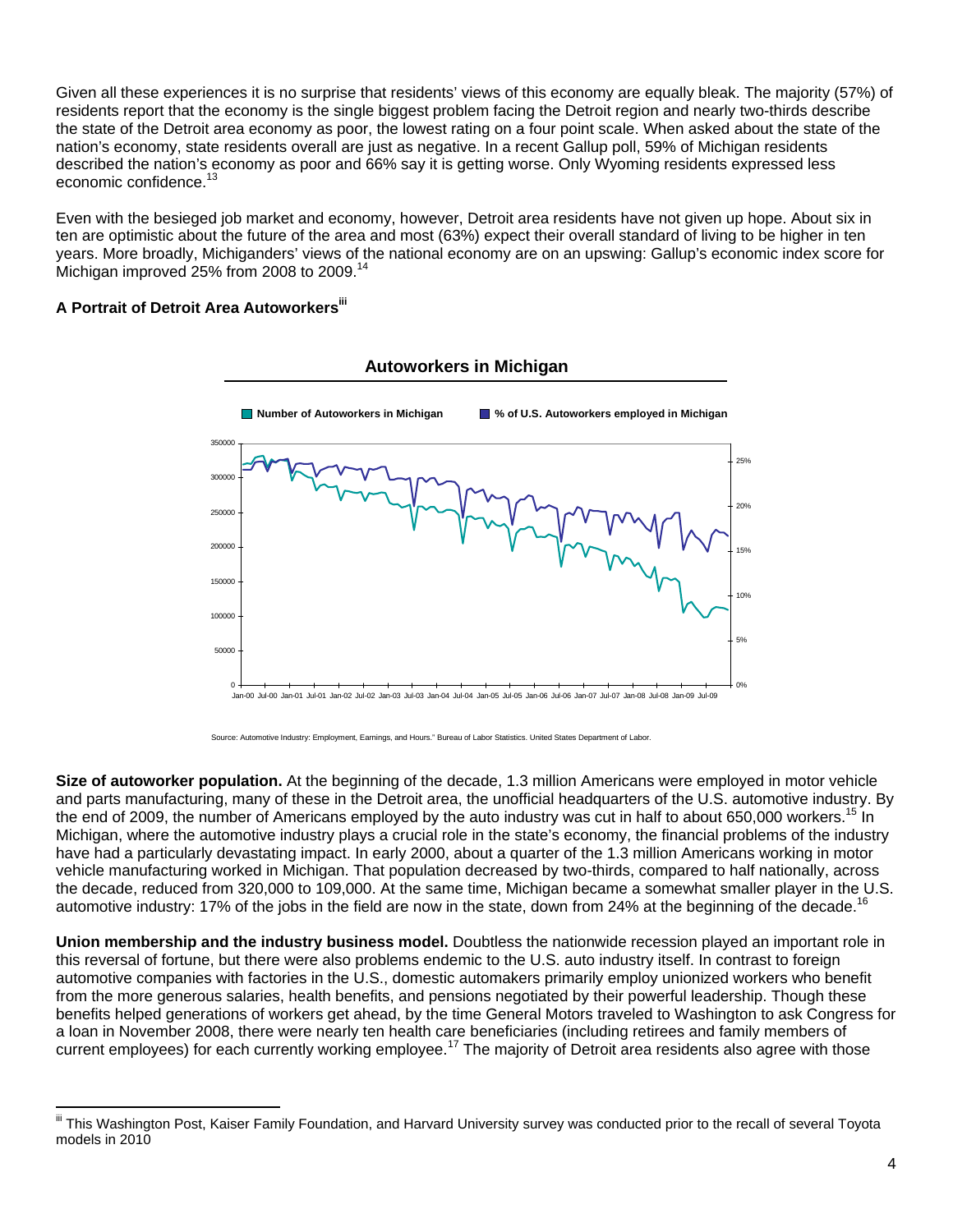experts that blame the industry's financial crisis on the Big 3's business model: more than eight in ten point to poor management as a factor in the industry's problems.

Even with the restructuring of the industry, one year after GM testified in Congress, a little over two in ten adults in the Detroit area say they live in a household where at least one adult is currently a member of a labor union and overall, 8% report that they live in a household with a United Auto Workers union member.

**Standard of living among Detroit area autoworkers.** Thirty-seven percent of adults in the Detroit area report that at least one member of their household is or has been an auto industry employee,  $\mu$  and these households are struggling. Compared to those in non-autoworker households, a significantly higher proportion report their standard of living has gotten worse in the last 10 years (29% versus 39%), and a somewhat higher proportion (71 percent compared to 61 percent) say that say that the current economic situation is causing stress in their life, with half saying it is causing serious stress. Expectations of the future, however, are equally optimistic in both groups, with just over six in ten expecting their standard of living to improve over the next decade.

# **Key Differences Between Individuals Living in Autoworker Households vs. Non-Autoworker Households**



\*No significant difference between the groups Source: Washington Post/Kaiser Family Foundation/Harvard University *Survey of Detroit Area Residents* (conducted Nov. 5 – 22, 2009)

**Experiences and worries of autoworkers.** Autoworker households are also more likely to report experiencing problems with employment and housing. Fully 44% of adults living in autoworker households report having been laid off in the last year, compared to a quarter of those in households without direct ties to the auto industry. Similar differences exist for the proportion of individuals in autoworker households who report having their work hours cut in the past year. There were also problems in the housing sector. Eighteen percent of those living in a household with a current or former autoworker say they changed their living situation in the last two years because of the economic downturn, six percentage points higher than among non-autoworker householders. Perhaps as a result, 29% of individuals in autoworker households say they are planning to move away from the Detroit area, a somewhat higher proportion than among those living in nonautoworker households (23%).

Compared to individuals living in non-autoworker households, those in current and former autoworker households are also more worried about health care and employment. Two-thirds of those in autoworker households are worried about the affordability of health care and 53% are worried about finding or keeping a job, compared to 57 percent and 44 percent respectively.

**Intergenerational industry: A break in the chain?** Generous benefits and stable employment attracted generations of workers to the auto industry and provided financial security for many in the Detroit area. The jobs were so appealing that

 $\overline{a}$ <sup>iv</sup> Autoworker households are defined as households with at least one current or former employee of the auto industry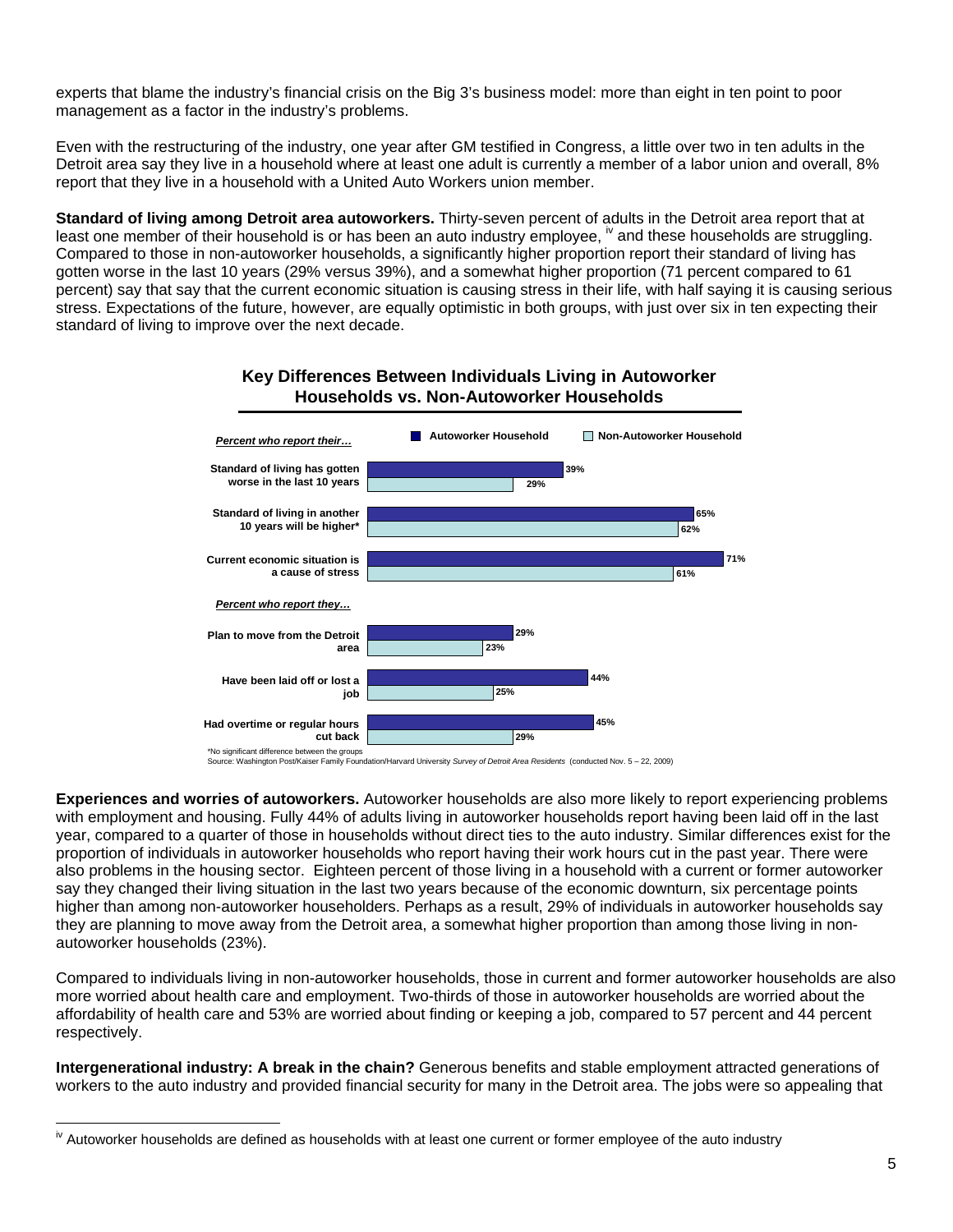for many they became the equivalent of a family business. The data from our Detroit survey illustrates this trend; adults living in autoworker households are more likely than adults in non-autoworker households to have had a parent who worked in manufacturing. Over half of Detroiters living in autoworker households report their parents worked in manufacturing. But the challenges facing the area may be breaking this chain: Among parents with children under age 19, almost three-quarters report that they would not recommend a career in manufacturing for their children, primarily because of the instability of the job market.

**Problems not limited to autoworker households.** The problems plaguing U.S. automakers have trickled down to increasingly wide circles of residents, regardless of whether they have direct ties with the trade. Nearly half (47%) of those in the greater Detroit area say they have been hurt financially by the recent problems in the automotive industry.

#### **The Health Care Safety Net and the Uninsured**

Thanks to Detroit's powerful labor unions, area residents have traditionally enjoyed better than average health care benefits. In fact, Michigan's non-elderly percent uninsured is lower than the national average (13% versus 17%).<sup>1</sup>

The safety net system in the Detroit area has become overburdened. The city of Detroit has no public hospital for the uninsured. Instead, the uninsured receive care through a network of federally qualified health clinics and free clinics. Each clinic has an established relationship with an area hospital, where patients can be referred for care of serious conditions. To add to the difficulties in providing care to the uninsured, public health departments have largely discontinued their direct health care services as budget cuts have forced them to eliminate these programs.<sup>1</sup>

Of the three counties surveyed, Wayne County, which encompasses the city of Detroit, is the only county to offer a public health care program. While none of the programs offer traditional health insurance that can be utilized outside of Wayne, they do aim to increase access to primary care for four key low-income groups – individuals who do not qualify for Medicaid (BasicCare), young adults (*Wayne County Young Adults Program)*, part-time workers (*TEMPRO*), and employees of small businesses (*HealthChoice)*. The county pays a portion of the premium and the enrollees are responsible for the remaining amount. Once enrolled, individuals in these programs choose one of three health care organizations in Wayne County to provide them with primary and urgent care. Any medical care received outside of the enrollee's designated health care organization is not covered.<sup>2</sup>



# **Reported Non-Elderly Uninsured Rate in the Detroit Area by Selected Characteristics**

Source: Washington Post/Kaiser Family Foundation/Harvard University *Survey of Detroit Area Residents* (conducted Nov. 5 – 22, 2009)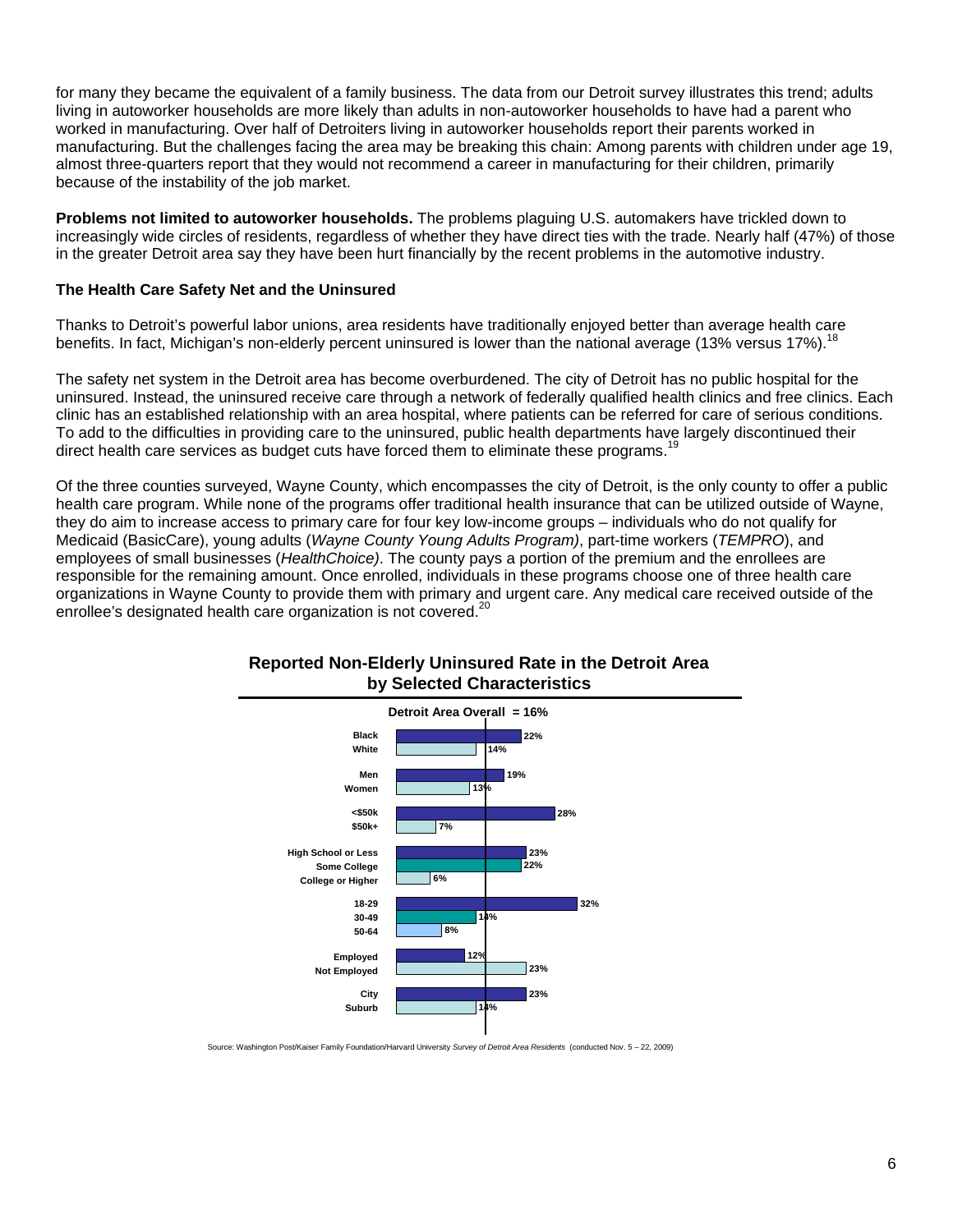The uninsured. Sixteen percent of non-elderly Detroit area residents in our survey say they are uninsured.<sup>v</sup> In the tricounty area, blacks are more likely to report being uninsured than white, non-Hispanic residents. Compared to those in the suburbs, residents of the city of Detroit are also more likely to report being uninsured. This difference is largely due to the racial divide between the city of Detroit and the suburbs, as 80% of those who live in the city are black and 80% of those who live in the suburbs are white. Similar to the national trend, Motor City residents with lower levels of income and education are more likely to be uninsured. Even with the Wayne County Young Adults Program that offers health care for low-income young adults, 18 to 29 year-olds are the most likely to report being uninsured: 32% of young adults report they are uninsured.

Even though adults living in autoworker households face significant challenges in employment and housing, they are not more likely than those living in non-autoworker households to report they are uninsured. Furthermore, there is no difference in the proportion who report problems paying their medical bills.

# **Medicaid and the State Child Health Insurance Program**

The Medicaid program in Michigan provides health insurance to over 1.8 million residents.<sup>21</sup> In order to be eligible for Medicaid, pregnant women and families of infants under the age of one must have a household income that is under 185% of the federal poverty level (see table 3).  $\frac{v}{x}$  For children between the ages of one and nineteen the income eligibility criterion is lower: household income must be less than 150% of the federal poverty level (FPL). The eligibility requirement for the Medicaid program in Michigan is higher than the federally mandated minimum of 133% of FPL for pregnant women and children under six and 100% of FPL for children between the ages of six and nineteen. The state is required to provide coverage to parents of children enrolled in Medicaid who quality for welfare assistance. Parents with incomes less than 64% of FPL and jobless parents with incomes less than 37% of the FPL qualify for Medicaid. Although the state is not required to provide coverage to childless adults, the state of Michigan provides a waiver for benefits less extensive than Medicaid in households with an annual income less than  $45\%$  of the FPL.<sup>22</sup>

Additionally, through the Children's Health Insurance Program (CHIP), children living in households with incomes less than 200% of the FPL who do not quality for the Medicaid program are eligible for health care benefits. The CHIP program in Michigan, named *MIChild*, provides health insurance nearly identical to Medicaid. As of June 2008, approximately 43,000 children were enrolled in MIChild.<sup>23</sup>

| Table 3: Income Eligibility by Percent of Federal Poverty Level for Medicald |                 |                                             |
|------------------------------------------------------------------------------|-----------------|---------------------------------------------|
| Group                                                                        | <b>Michigan</b> | <b>Federally Mandated</b><br><b>Minimum</b> |
| Children                                                                     |                 |                                             |
| Medicaid for Infants Ages 0-1                                                | 185%            | 133%                                        |
| Medicaid for Children Ages 1-5                                               | 150%            | 133%                                        |
| Medicaid for Children Ages 6-19                                              | 150%            | 100%                                        |
| SCHIP for Ages 0-19                                                          | 200%            |                                             |
| <b>Adults</b>                                                                |                 |                                             |
| Pregnant Women                                                               | 185%            | 133%                                        |
| <b>Working Parents</b>                                                       | 64%             |                                             |
| Jobless Parents                                                              | 37%             |                                             |
| Childless adults*                                                            | 45%             |                                             |

| Table 3: Income Eligibility by Percent of Federal Poverty Level for Medicaid <sup>24</sup> |  |
|--------------------------------------------------------------------------------------------|--|
|                                                                                            |  |

\*Benefits less extensive than Medicaid

Medicaid and *MIChild* beneficiaries in the state of Michigan are required to enroll in a private county-level insurance plan in order to receive health benefits. With county-level insurance plans, there is very little portability of benefits. An individual enrolled in a plan that only operates in their county is unable to choose a primary care provider outside of their county. Therefore, if the enrollee decides to move to another county, the enrollee may need to change their health insurance plan and their medical provider.

### **Conclusion**

 $\overline{a}$ 

The Detroit area is in economic distress and suffering attendant population loss. The deterioration of the economy has exposed the weaknesses of the health care safety net and has led to high unemployment and declining home values. As

<sup>&</sup>lt;sup>v</sup> It is unknown if this figure includes individuals enrolled in the Wayne County BasicCare, Young Adults Program, TEMPRO, or

HealthChoice, as the figure is a self-reported statistic.<br>Vi The federal poverty guideline is \$22,050 for a family of four. For more information see: http://aspe.hhs.gov/poverty/09poverty.shtml